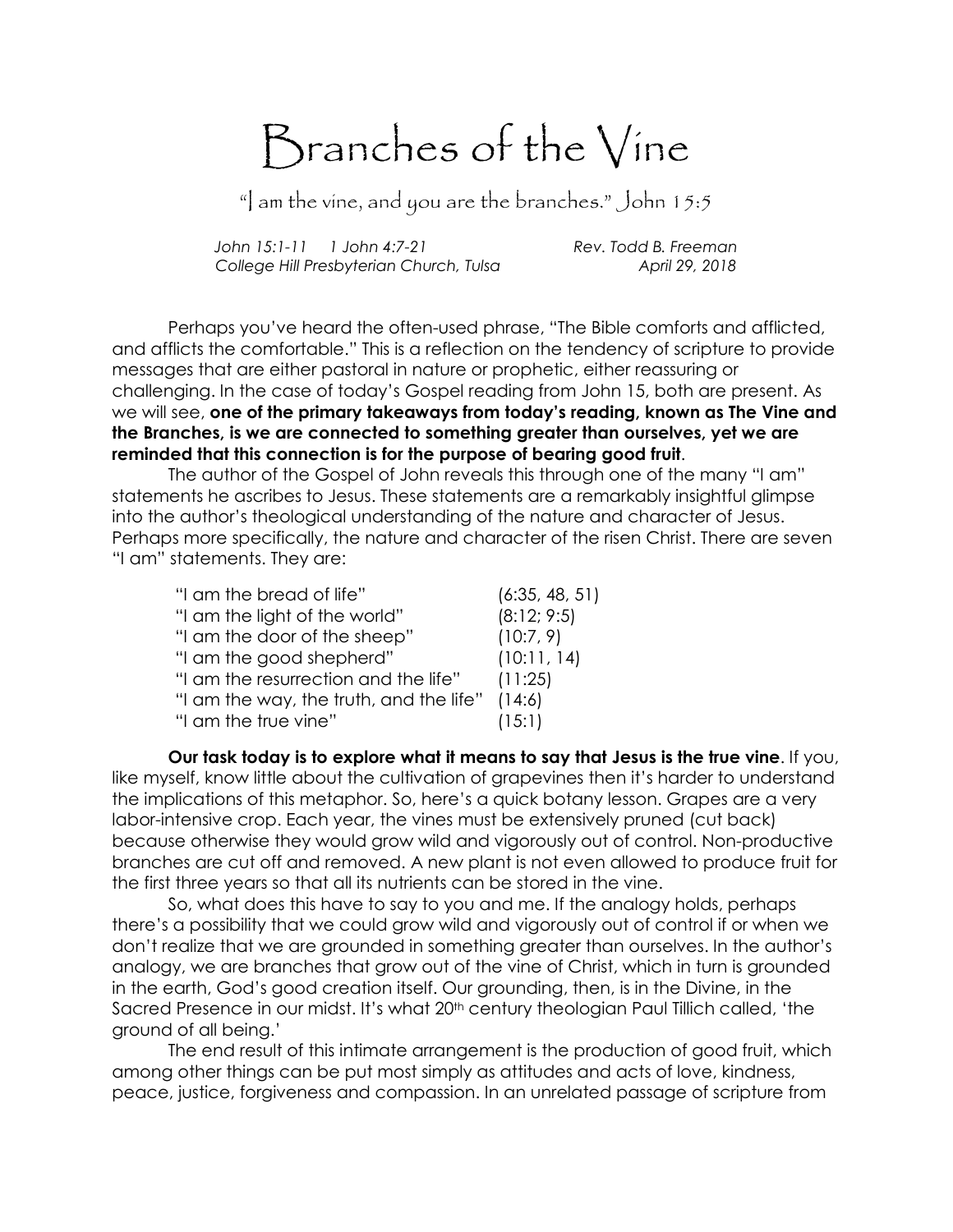Galatians 5:22-23, the apostle Paul identifies the fruit of the Spirit as love, joy, peace, patience, kindness, generosity, faithfulness, gentleness, and self-control.

At our Session meeting earlier this month, ruling elder Robert Babcock led us in an opening devotional and prayer. At one point, he passed out a small form that had each of us identify some specific things about ourselves. One of the items was to write down which of those fruits of the Spirit particularly pertained to our gifts. I'd like to ask the same of each of you this morning. Which of the following do you particularly exhibit as a gift in your life: love, joy, peace, patience, kindness, generosity, faithfulness, gentleness, self-control. Paul states that whenever you exhibit these things

in our life, you are reflecting the Holy Spirit of God working in and through your life. Similarly, the author of the Gospel of John states that the purpose of being a branch on the vine of Christ is to bear good fruit. Our relationship with God, therefore, has a purpose. Perhaps another way to state this is that any good fruit we bear in life is an extension of our being connected to God. The author uses a term he repeats often in his gospel: **abide**. He writes, "Abide in me as I abide in you. Just as the branch cannot bear fruit by itself unless it abides in the vine, neither can you unless you abide in me. I am the vine, you are the branches. Those who abide in me and I in them bear much fruit (15:4-5).

In the Greek language, the word which we translate as "abide" carries a much deeper and profound meaning than we attach to it today. It more literally means to make an encampment with, or to dwell with another. It can also be translated as "to sojourn." We dwell with the Presence of Christ in our lives. John assures us that such a relationship leads to the bearing of much fruit. However, like the nature of a grapevine, fruit-bearing only comes after some careful pruning, and sometimes even cutting off dead or unproductive branches. For you gardeners, I'm sure some of you have already done some pruning to many of your plants and bushes this spring.

How can we apply this part of the metaphor to our personal lives and the life of this congregation? I think it begins with an honest evaluation of just what is productive and useful in our lives, and in the life of this congregation, and what is not. But notice that I intentionally state "what" not "who" is productive and useful. From a progressive Christianity standpoint, I do not think that this biblical text should be used in a judgmental and condemning way to try and determine if someone isn't bearing any good fruit and should therefore be cast out of our fellowship. Unfortunately, this is how some churches throughout the ages have interpreted and implemented this passage.

 Instead, this act of pruning should be seen as allowing God to help us identify and cut away those things in our own personal lives, and our congregational life, that steal away and divert our strength and energy and focus – anything that would keep us from producing the good fruit of works of love and compassion. So, here's one of those tough questions to reflect upon this week: At this given point in your life, what might need pruning back or cutting out? What in our communal and congregational life might need pruning back or cutting out? In other words: What can each of us cast aside in order to make us healthier, fruit-bearing individuals, and as a congregation?

 Reflecting on this, Gail O'Day, in her commentary on this passage (that appears in both the New Interpreter's Bible Commentary and The Women's Bible Commentary), offers two suggestions. First, the image of community that emerges from this metaphor of vine and branches is one of interrelationship and mutuality. To get the full sense of our interrelationship, it is helpful to visualize what the branches of a grapevine actually look like. In mature grape plants, branches are almost completely indistinguishable from